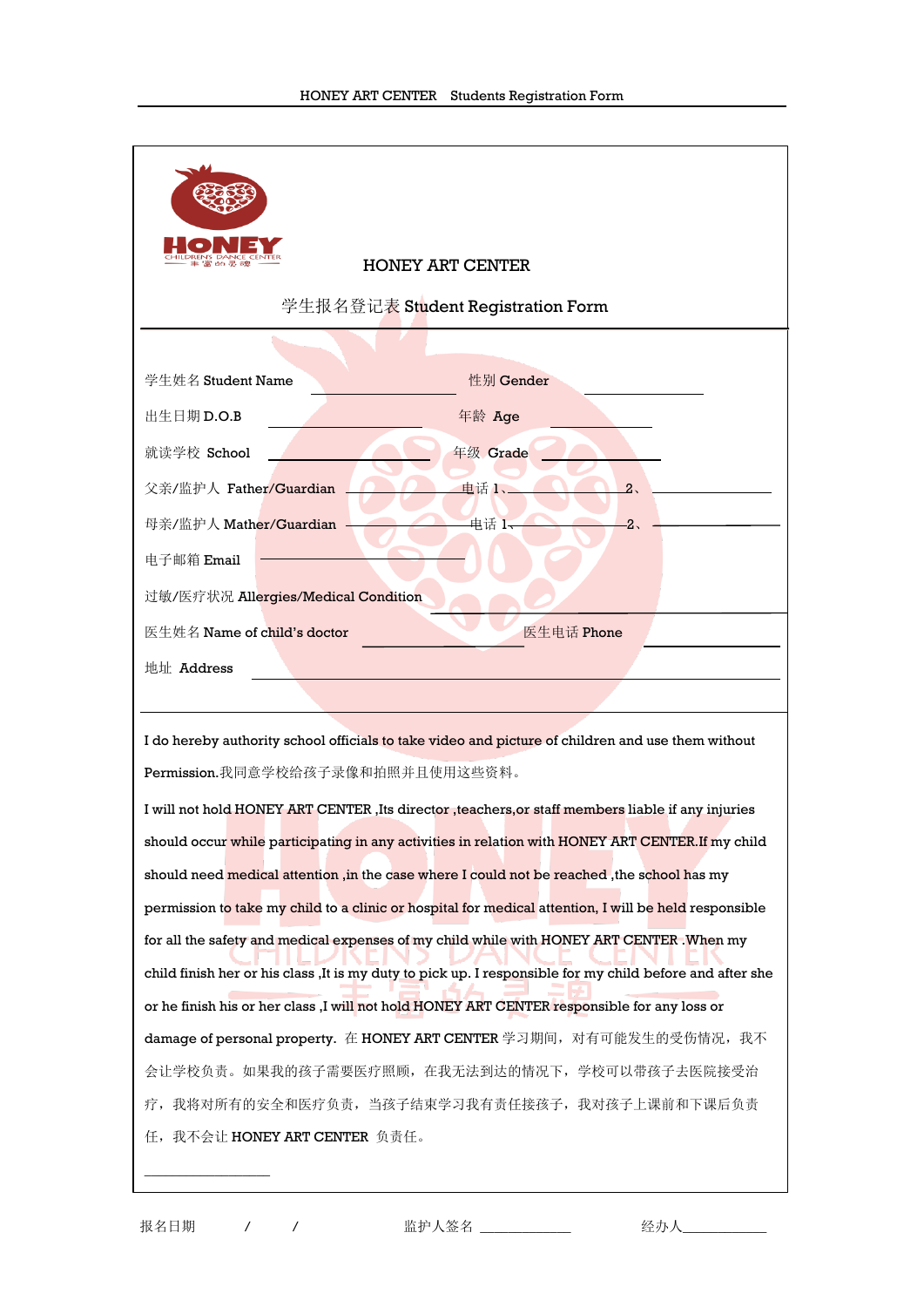| 课程 Course                                                                       | 价格 Price | 备注 Comments |    |                                 |    |
|---------------------------------------------------------------------------------|----------|-------------|----|---------------------------------|----|
| 课后补习                                                                            | \$       | 具体上课时间:     |    |                                 |    |
| After-school                                                                    |          |             |    |                                 |    |
| 课后补习+才艺班                                                                        | \$       |             |    |                                 |    |
| After-school $+$ Art Class                                                      |          |             |    |                                 |    |
| Only Monday to Friday before 6:00 pm                                            |          |             |    |                                 |    |
| 英数加强班 Math、English                                                              | \$       |             |    |                                 |    |
| 中文课 Chinese                                                                     | \$       |             |    |                                 |    |
| 乒乓球 PingPong                                                                    | \$       |             |    |                                 |    |
| 舞蹈 Dance                                                                        | \$       | 放假不上课的时间:   |    |                                 |    |
| 绘画 Art                                                                          | \$       |             |    |                                 |    |
| 钢琴 Piano                                                                        | \$       |             |    |                                 |    |
| 小提琴 Violin                                                                      | \$       |             |    |                                 |    |
| 声乐 Singing                                                                      | \$       |             |    |                                 |    |
| 注册费 Registration                                                                | \$       | 交通费 Travel  | \$ | 书本材料、服装费                        | \$ |
|                                                                                 |          |             |    | Other fee                       |    |
| 备注 Comments                                                                     |          |             |    |                                 |    |
| 共计费用 Total Payment                                                              | \$       |             |    |                                 |    |
| 付款方式                                                                            | 现金 Cash  |             |    | 支票号码 Check No. 收据号码 Receipt No. |    |
| <b>Payment Method</b>                                                           |          |             |    |                                 |    |
| Precautions: 1所有课程报名后没有退费,课程可转入其他课程。<br>注意事项                                    |          |             |    |                                 |    |
| All courses are not refundable after enrollment, and courses can be             |          |             |    |                                 |    |
| transferred to other courses                                                    |          |             |    |                                 |    |
| ②为了保证 <mark>教学质量,所有课程报名后,没有请假。</mark><br>③为了保证 <mark>教学质量,所有课程报名后,没</mark> 有请假。 |          |             |    |                                 |    |
| In order to keep quality of teaching well, no asking for leave after            |          |             |    |                                 |    |
| enrollment.                                                                     |          |             |    |                                 |    |
| 舞蹈课着装要求 Required Dancewear: ①pre-Ballet (3-5 岁): pink Leotard、Pink              |          |             |    |                                 |    |
| tights, pink ballet shoes                                                       |          |             |    |                                 |    |